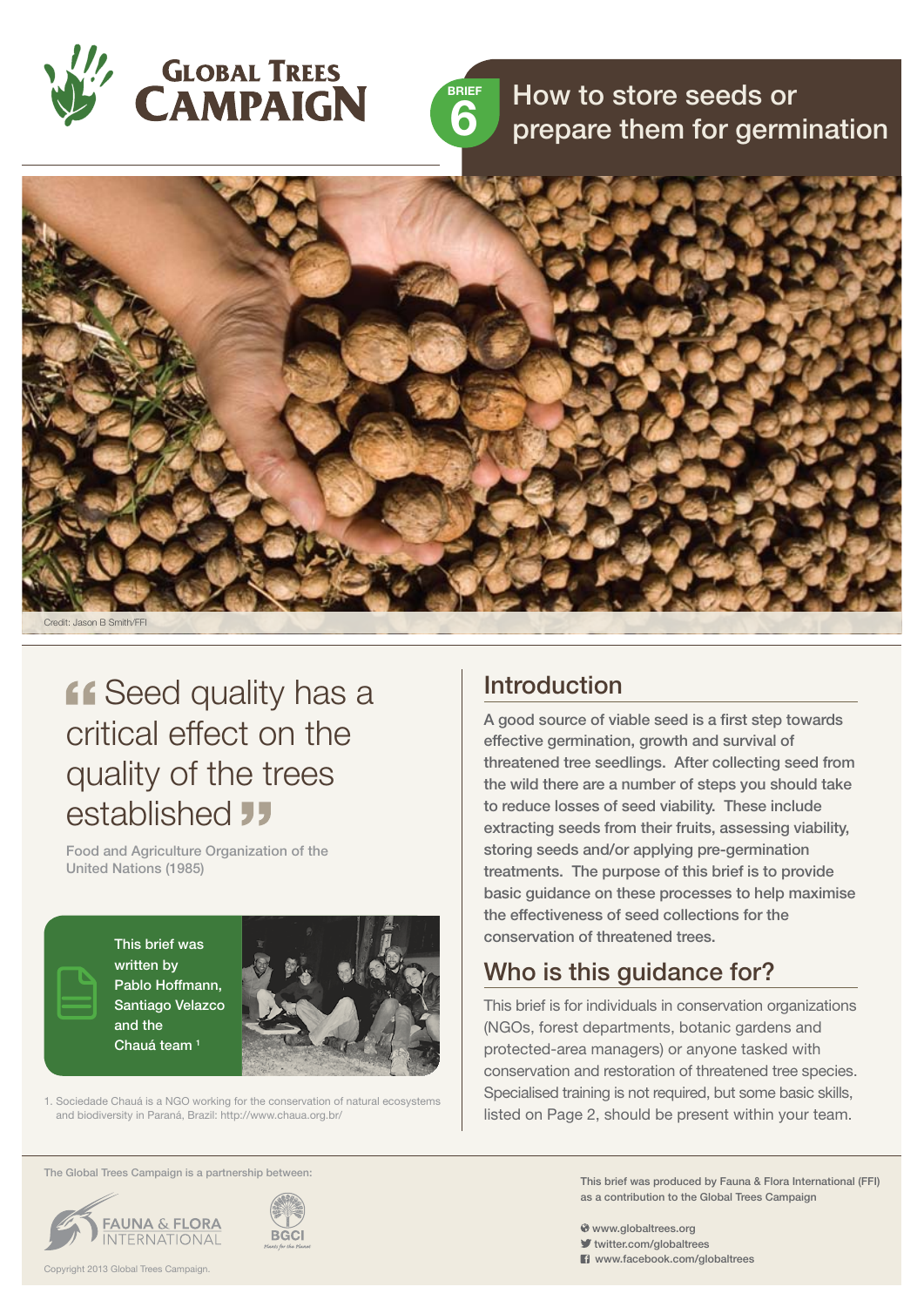



#### Before you start

This brief complements guidance provided by GTC brief 5 **[on seed collection](http://globaltrees.org/resources/seed-collection-threatened-trees)**. Before you begin the task of preparing seed for storage or germination take the time to (1) research your target species; (2) ensure your team has the right skills and (3) set up an appropriate facility with the necessary equipment.

#### **Step 1: Know your target species in advance**

**Different tree species produce seeds with wide-ranging requirements for extraction, storage and germination treatment. The following provides a general guide for these processes but does not go into detail for individual species.** 

**Therefore, it is essential to gather any information you can from the published literature on your target species. You should also contact botanic gardens, seed banks and herbaria or consult specialists. Two important questions to answer include:**

- **1) Does your target species produce orthodox seeds (that can be stored for long periods of time) or recalcitrant seeds (that cannot be stored for long periods)?**
- **2) Do the seeds from your target species exhibit dormancy, and if so, how is it broken?**

**In cases when you cannot find information on your target species, try researching closely related species that may have similar seed ecology.**

#### **Step 2: Make sure your team has the right skills**

**No specific technical skills are required for basic seed processing and storage. However your team needs to be highly organised and should have experience with record keeping and data management.**

**For more technically difficult species (including those with recalcitrant seeds or those with orthodox but dormant seeds), you should have someone in your team with knowledge and experience in seed biology.** 

| <b>YOUR FACILITY</b>                                                                                                                                                           | <b>EQUIPMENT</b>                                                                                                                                                                                                                                                                                                                                                                                                                                                                                                            |
|--------------------------------------------------------------------------------------------------------------------------------------------------------------------------------|-----------------------------------------------------------------------------------------------------------------------------------------------------------------------------------------------------------------------------------------------------------------------------------------------------------------------------------------------------------------------------------------------------------------------------------------------------------------------------------------------------------------------------|
| $\bullet$ A small building to<br>act as your seed<br>laboratory<br>• Access to water<br>• Space for storage<br>• A workspace<br>• Access to<br>electricity                     | • Air tight containers<br>● Breathable containers<br>• Sieves for separating seeds from fleshy fruits<br>• Mortal and pestle for extracting seeds<br>• Knives for extracting or scarifying seeds<br>• Cement mixer - for extracting or scarifying high numbers of seed<br>• Wire mesh trays for drying fruits and seeds<br>Kiln for drying fruits and seeds*<br>• A refrigerator for storing seeds<br>• Plastic containers for storing seeds<br>• Acids and chemicals for treating seeds - to be handled with extreme care! |
| * Don't worry if you can't afford this. For many species, basic drying of seeds and fruits can be achieved with<br>minimal equipment. See Page 4 and 6 for guidance on drying. |                                                                                                                                                                                                                                                                                                                                                                                                                                                                                                                             |

2

#### **STEP 3: Establish facilities and acquire equipment**



**BGCI** 

 www.globaltrees.org twitter.com/globaltrees

**El** www.facebook.com/globaltrees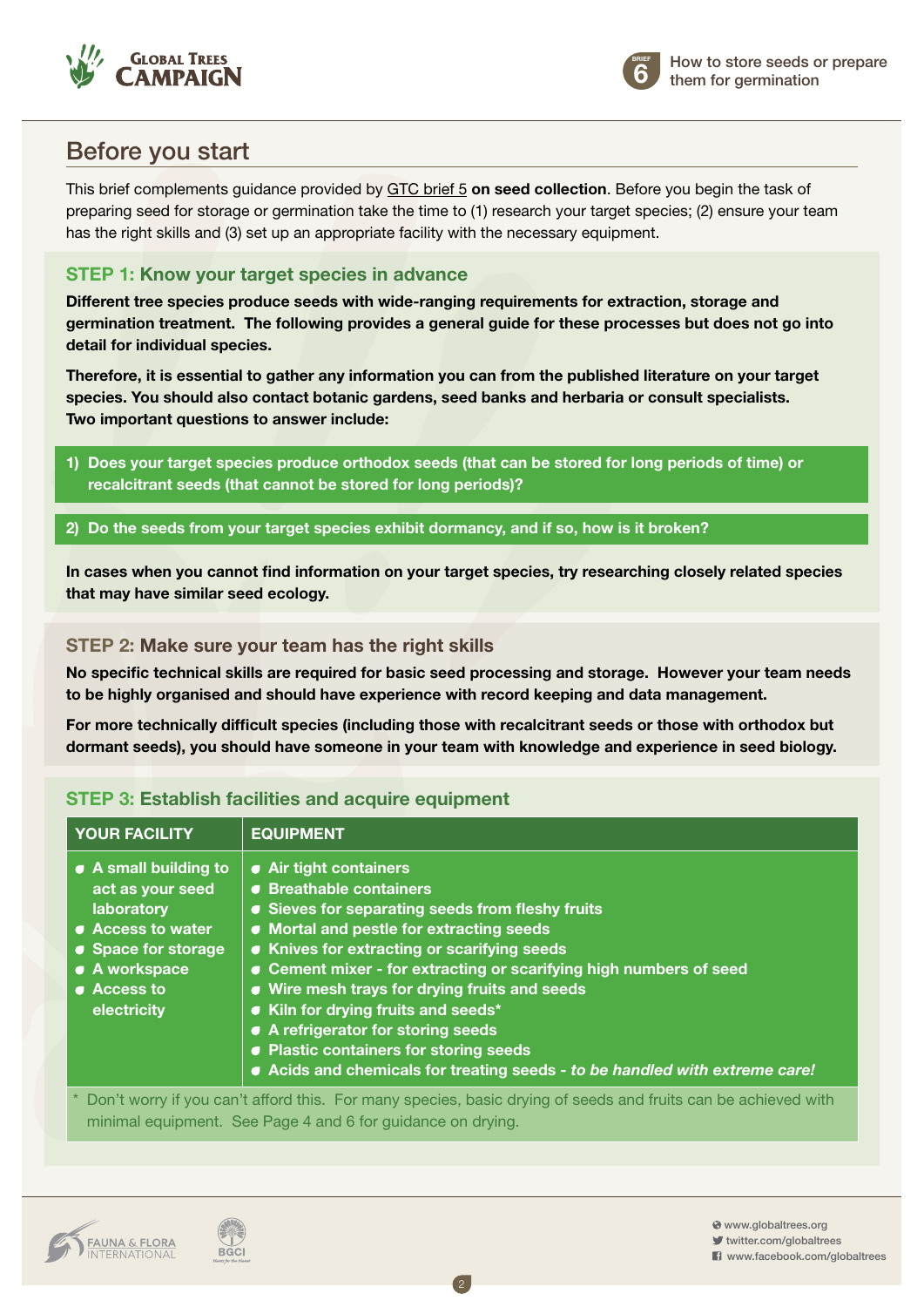



### Seed extraction and cleaning

In many cases, seeds need to be removed from the fruit before they can be stored or used. Extraction procedures vary depending on the type of fruit. Below we highlight basic procedures for three types of fruit: fleshy, dry dehiscent (hard fruits that open to release their seeds upon maturity) and dry indehiscent (hard fruits that remain closed even when mature).

#### **Extracting seeds from fleshy fruits**

**Fleshy fruits** need to have their pulp removed immediately after collection to avoid fermentation and heating. In general, depulping can be achieved by a combination of soaking fruits in water and by applying pressure to the fruits with gentle abrasion.

Fruits with **small amounts of seed** and soft pulp can easily be macerated by hands.

When you are dealing with **larger amounts of seed** it may be more time efficient to macerate the fruits by rubbing them against a metal screen under a flow of water.

For fruits with **harder pulp** it might be necessary to first immerse them in water for 12 - 24 hours (or longer) until they are soft enough for abrasion or maceration.

Once depulped, the residual pulp can be separated from the seed by washing it through sieves or by hand. Alternatively, put the seeds in a bowl filled by slow running water and let the seed sink and the residuals rise to the surface.

The next step involves drying seed removed from the fleshy fruits, always in a shady and well-ventilated place, on canvas or on paper. Seeds should be stirred regularly to promote homogenous drying.

#### **Example seed extraction methods for a fleshy fruit** *Plinia trunciflora*



Mascerating fruit by hand



Washing seeds



Initiating the drying process

3

**FAUNA & FLORA**<br>INTERNATIONAL



 www.globaltrees.org twitter.com/globaltrees

 $\blacksquare$  www.facebook.com/globaltrees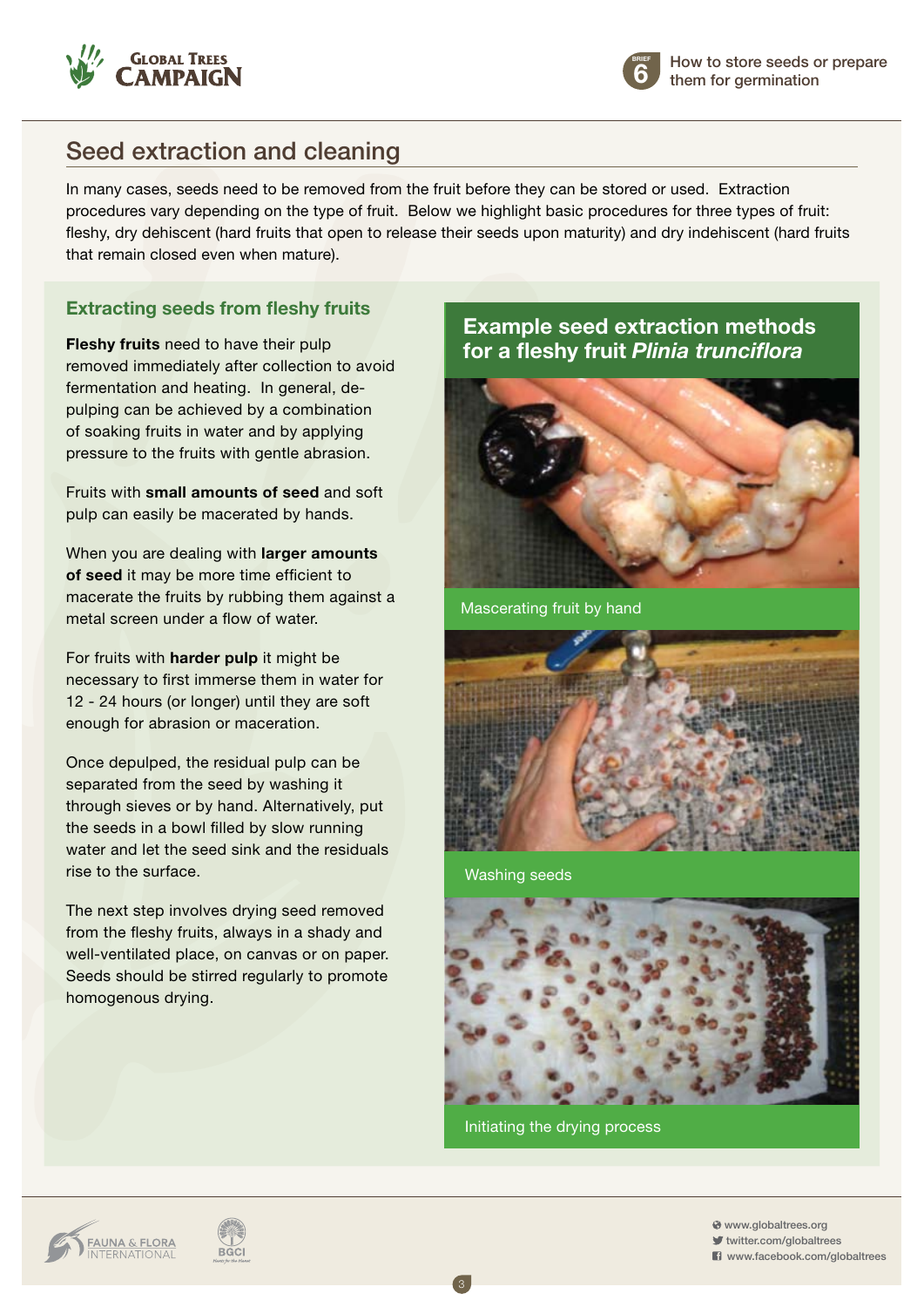



**Dry dehiscent fruits** can be induced to release their seeds using one of these three methods:

**Dry fruits under cover in a well-ventilated room.** Spread fruits on a solid surface or, preferably, place them on trays with a wire mesh bottom to allow all-round air circulation. Fruits should be stirred regularly.

**Dry fruits in the sun** by spreading them on a canvas or in trays (preferably in a place with some shade and sufficient air circulation). Stir the fruits at least twice per day to ensure drying is homogenous. Take care to avoid exposing fruits to temperatures exceeding 35 – 40°C. At night, seeds should be brought inside or covered with tarpaulin.

**Dry fruits with artificial heat** provided by special kilns fitted with heat bulbs or fans to circulate hot air around trays of fruit. Air temperatures should not exceed 50°C to avoid killing seeds (although the temperature requirements of each species may vary slightly). Kiln drying is usually preceded by a period of air-drying.

**Examples of a dry deshiscent fruit** *Lafoensi pacari***, with extracted seeds** *(far right)*



**Dry indehiscent fruits** must be broken mechanically to extract the seeds. Possible methods include:

- 
- 
- **Using scissors, knife or machetes Threshing fruits in a cement mixer**

**Example of a dry indeshiscent fruit** *Machaerium vestitum* **with extracted seeds** *(far right)*

- **Opening fruits by hand Geating with a metal rod**
- **Crushing in a mortar CRUS Crushing in a mortar CRUS CRUS** 
	-



**Regardless of the method used, take care to minimise damage to the precious seeds you are trying to extract from the disposable fruits.**

4

**TOP**<u>。</u><br>三



 www.globaltrees.org twitter.com/globaltrees

**El** www.facebook.com/globaltrees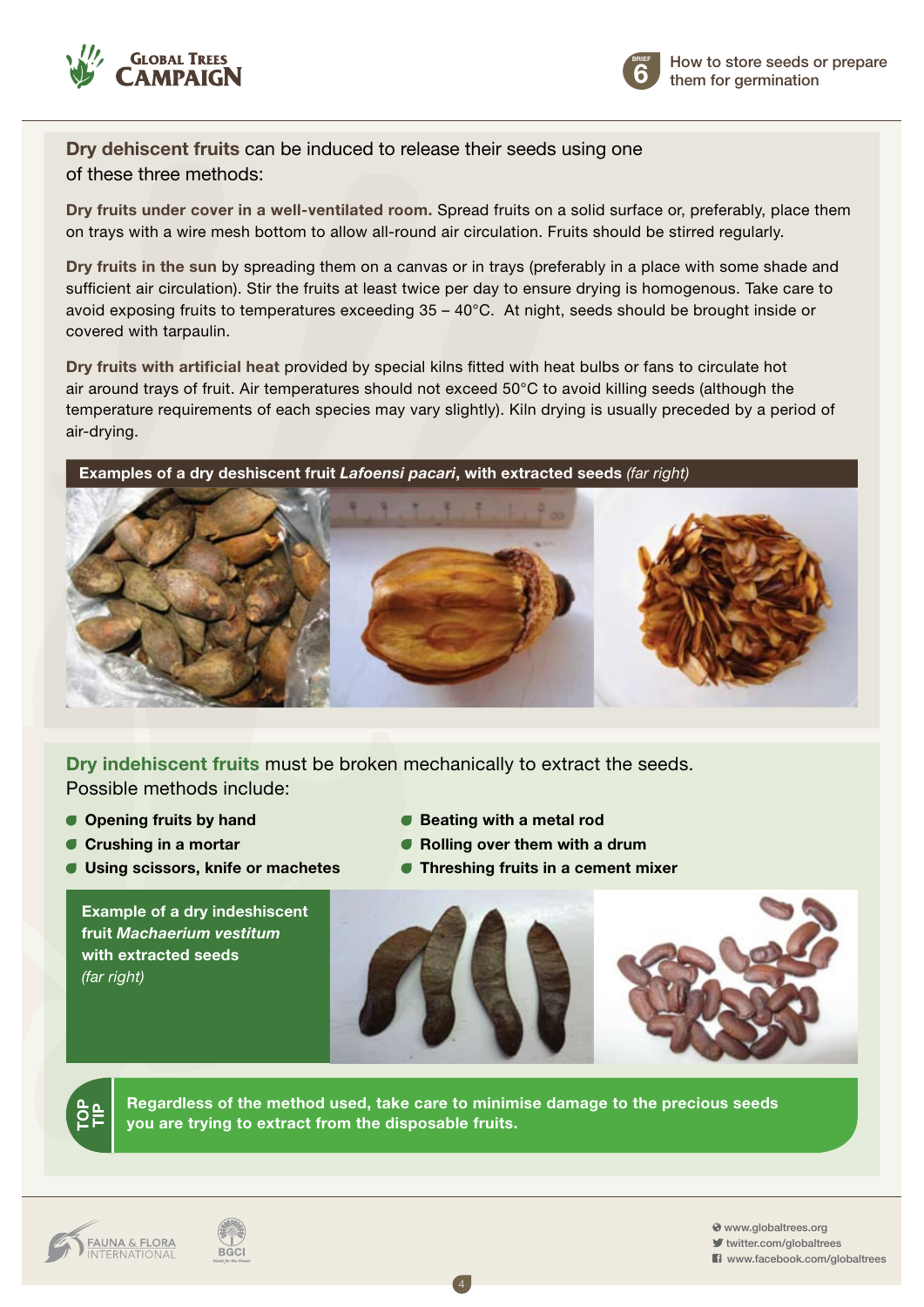



#### Assessing seed viability

After seeds are extracted from fruits, but before attempting storage or germination, assess the viability of your seeds.

You can use the results from your tests to (a) select the highest quality seed for subsequent germination or storage or (b) develop an estimate of viability from the seeds collected from different locations or individual mother trees.

If you aim to aim to assess viability for a particular species, location or tree, use a random sample of at least 100 seeds.

 **Percentage Viability = Number of healthy, developed, full seeds x 100**

Total number of seeds in the sample

Below are three basic methods for assessing seed viability. Each test has limitations, but may act as useful guide when no protocols are available for your species.

> **FLOATING TEST:** Place seeds in water

**Good signs:** Seeds that sink

**Visual test:** Inspect the consistency, shape, size and colour of the seeds.

**Good signs:**

Plump, stiff seeds of expected colour and size for the species



#### **BAD signs:**

Evidence of insect predation or exudates.

**Withered** or brittle appearance with immature colours.

Example species *Lafoensia Pacari*

## **BAD signs:** Seeds that float



Example species *Drymis angistifolia*

**CUTTING TEST\*: Seeds are** cut with a blade or knife in two or three sections (longitudinal, transversal and near the ends).

#### **Good signs:**

Evidence of well-developed embryo and regular endosperm colour.



#### **BAD signs:** Lack of embryo



#### Example species *Lafoensia Pacari*

\*Cutting destroys individual seeds so should only be carried out on a small selection of seeds to provide a representative sample of viability.

**FAUNA & FLORA**<br>INTERNATIONAL



 www.globaltrees.org twitter.com/globaltrees

**El** www.facebook.com/globaltrees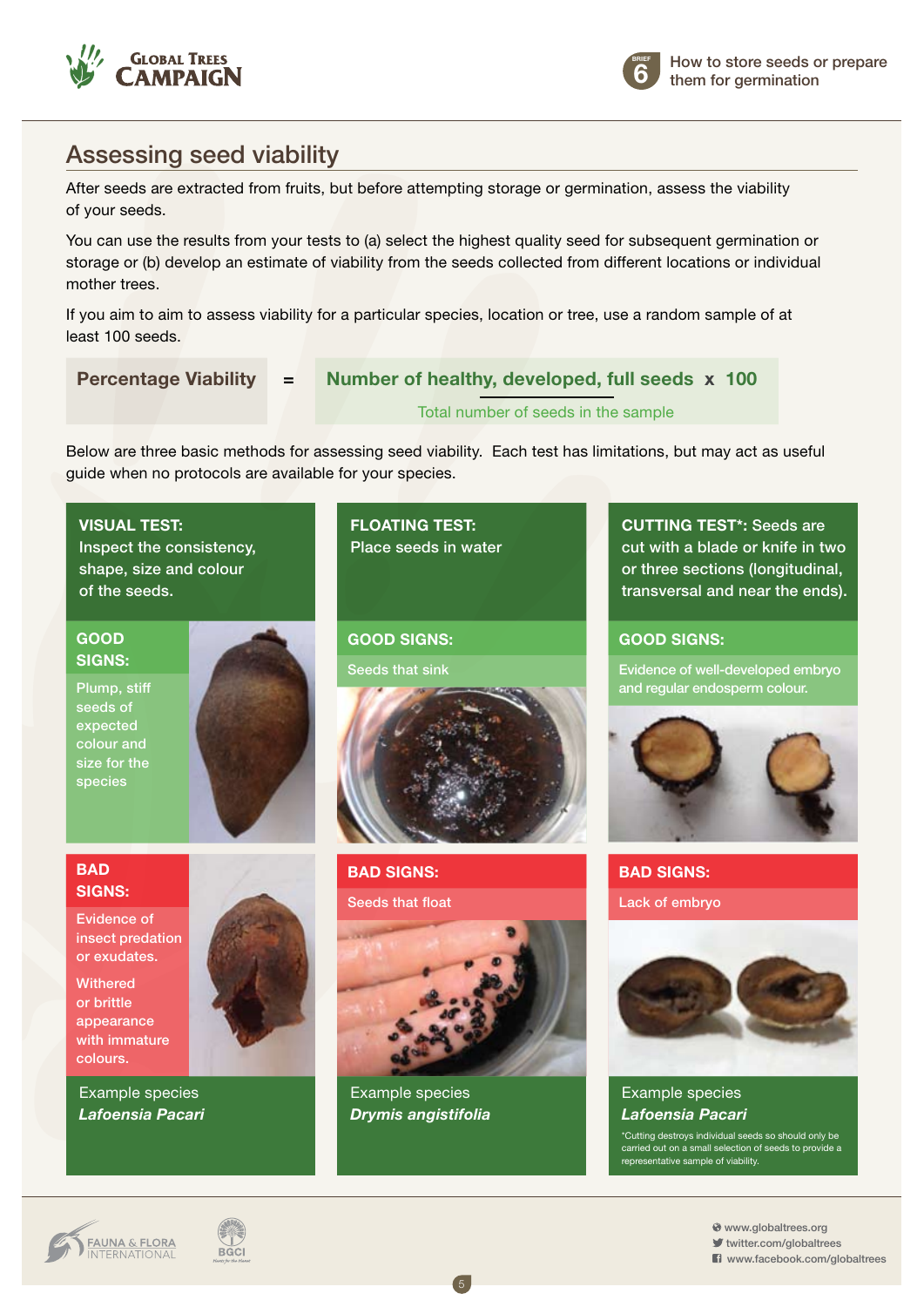



#### Storing seeds

**Did you know?**

Did you know?

If you don't plan to sow seeds immediately after processing, they can be stored to avoid loss of viability and to provide an ex-situ collection to be used for in-situ conservation purposes at a later date.

In general, storage can be prolonged by cold temperature, low moisture content and low oxygen level.

#### **The storage capacity of seeds can be divided into two:**

**Orthodox** seeds can be dried (down to moisture content levels as low as 5%), kept at low temperatures (0-5°C) and, under optimal conditions, can be stored for several years, or even decades, without losing their ability to germinate.

**Recalcitrant** seeds, on the other hand, cannot survive at low levels of moisture content or at low temperatures and subsequently cannot be stored for long periods of time. Many tropical recalcitrant seeds can tolerate minimal drying but only up to moisture content levels of 20–35% and they generally do not survive temperatures lower than 12–15°C. Under the right conditions it is possible to store seeds from some recalcitrant species for a few days or, in some cases, up to several months.

Kew's Seed Information Database (http://data.kew.org/sid/) contains information on seed storage behaviour for more than 10,600 species.

#### **Drying seeds for storage**

Drying is the principal method for preparing seeds for storage. Seeds can be dried outside in sunny conditions (although not directly under the sun) or through artificial heating. Your aim is to reduce the moisture content of the seed to a level appropriate to your target species. Links to guidance provided by the Millennium Seed Bank on (a) how to measure content levels and (b) how to equilibrate seeds to specific moisture content are detailed on page 8.

Once dried, orthodox seeds should be stored in air-tight containers to avoid any re-gain of moisture. Potential containers include transparent plastic bags, glass jars and bottles or plastic or metal drums, barrels or jerry cans.

Recalcitrant seeds from some species can tolerate a small amount of drying but containers for recalcitrant seeds must allow some gaseous exchange. Potential containers include bags made of cotton, hessian, burlap fabric or polyethylene.

Containers with dried seeds should be held in storage units. A simple and relatively cheap option is to store seeds in a refrigerator or freezer or inside air-tight plastic barrels with natural desiccants such as rice or maize inside. A more expensive option is to place them in dry chambers, which allow you to control both humidity and temperature.



**Storage methods will vary from species to species. Take accurate records of your successes and failures to help your team optimise its storage procedures over time.**

6

**FAUNA & FLORA**<br>INTERNATIONAL



 www.globaltrees.org twitter.com/globaltrees **El** www.facebook.com/globaltrees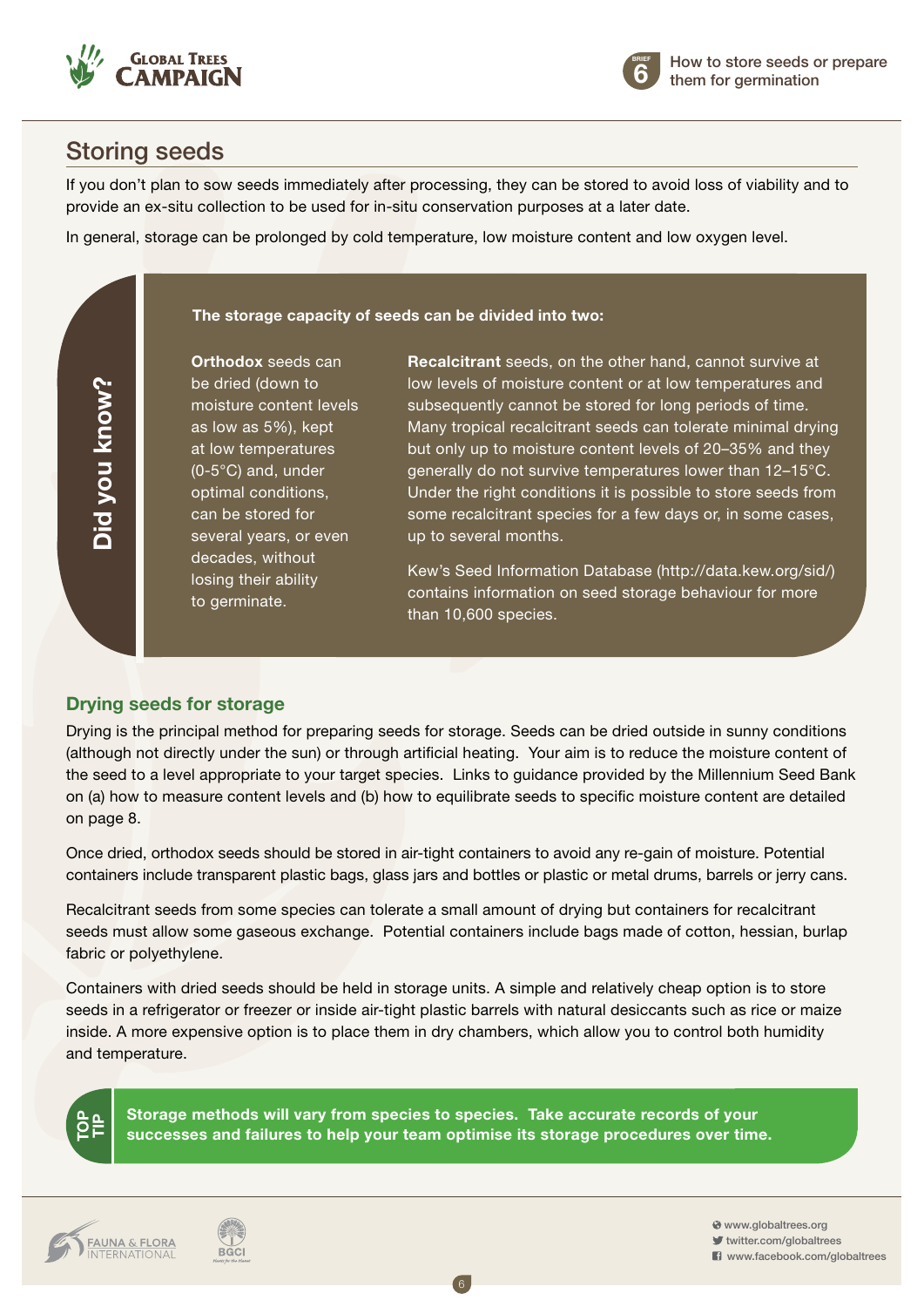



#### Preparing seeds for germination

Before attempting to sow your seeds, go back to your research and consider whether they require any additional treatment to enable germination to take place.

Many species exhibit a period of **dormancy** that needs to be broken before seeds are able to germinate. Dormancy exists as a mechanism to help seeds synchronise timing of germination with the climatic and environmental conditions that will favour survival and growth. It is controlled by either **endogenous factors**  (i.e. a property of the embryo) or **exogenous factors** (i.e. a property of the seed coat).

In natural systems, dormancy is broken by changes in temperature, light, fire, frost, drought or by being passed through the gut of animal. Under artificial conditions, **stratification** or other pre-sowing treatments may be required in order to mimic this process and ensure a rapid and uniform seedling establishment.

#### **Overcoming endogenous dormancy**

A process known as stratification may be used to mimic particular seasons that seeds have to go through to trigger germination. For some dryland species, seeds must be exposed to a **warm stratification**, of temperatures as high as 50°C. Other species require **cold stratification**, kept for several weeks at temperatures lower than 5°C in order to mimic winter seasons.

Other options include surgically removing seed tissue close to the embryo, thereby removing a physical mechanism inhibiting seedling growth. This method requires an understanding of seed structure to avoid damage.

#### **Overcoming exogenous dormancy**

Removing of part of the seed coat (known as **scarification**) aids water uptake and can help break dormancy. For small samples of seed, press seed against an abrasive surface, or carefully cut part of the seed coat with a knife, sandpaper or a file (take particular care to avoid damaging the embryo). For large amounts of seeds, place them in a concrete mixer with coarse sand and stones.

Other methods used for overcoming exogenous dormancy include:

- Soaking seeds in hot water up to a temperature of 90°C
- **O** Drying seeds in a heat oven
- Soaking seeds in chemicals such as hydrogen peroxid sulfuric, hydrochloric or nitric acid. Great care, from skilled workers, is needed in the handling of these substances.
- Mimicking natural fire by applying temperatures of over 100°C alongside smoke

**As strategies to overcome dormancy involve risking a loss of seed viability, test your chosen methods on a small batch of your seed. Refer back to your research on your species to help you decide whether, and if so how, you should carry out pre-sowing treatments for your species.**

7

When your seeds are ready for germination see GTC Brief 7 for guidance on how to germinate seed [and care for young seedlings.](http://globaltrees.org/resources/germination-seedling-care)



**TOP**<u>。</u><br>三

**BGCI** 

 www.globaltrees.org twitter.com/globaltrees **El** www.facebook.com/globaltrees